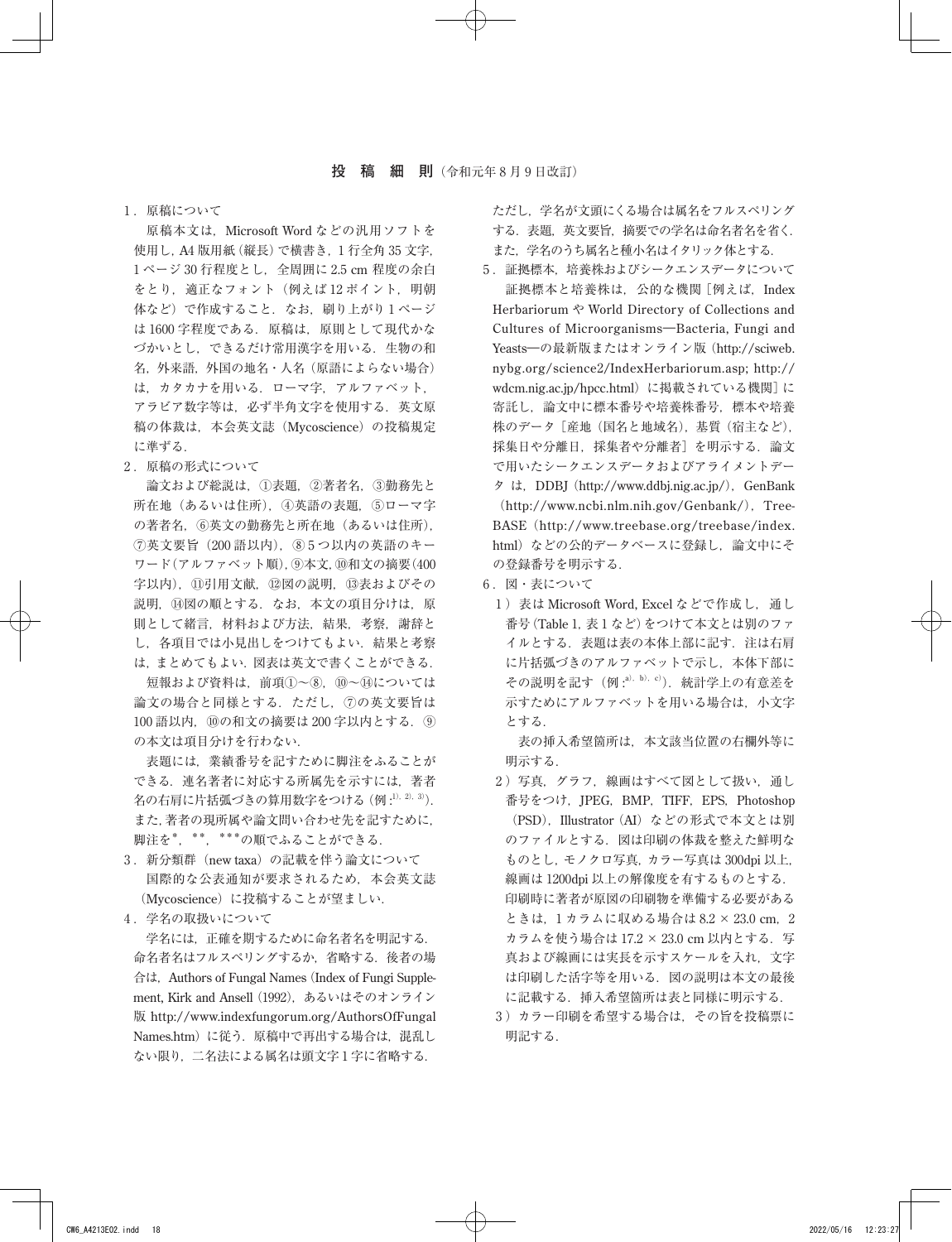## ₇ .引用文献について

 本文中では,引用箇所に著者名と年号[著者名(年 号)または(著者名 年号)]を明記し,肩数字は用い ない.著者が 3 名以上の場合は,原則として 2 番目以 降の著者名は省略形を用いる.括弧内に引用文献を列 記する場合は、著者名と年号の間にスペースを入れ, セミコロンで区切って年号順にならべる[(著者名 A 年号 ; 著者名 B 年号)].

 引用文献の項では,文献は著者名のアルファベット 順にならべ、本文末尾に一括記載する. 複数著者によ る文献で第一著者が同一の場合は、第二著者のアル ファベット順が年号順より優先する. また、同一著者 の場合、ダッシュ(一)は用いない. 引用の様式は, 著者名,年号,表題,雑誌名 (書名), 巻数, ページ の順に記す.単行本には出版社とその所在地を明記し, 所在地が複数のときは最初の1つのみを記す. 同一雑 誌に対しては ibid. は用いない. 雑誌名の省略法は "Biological Abstracts"に従う. なお、本誌の略称は

日菌報とする. 「(印刷中)」または「(in press)」を付すことのでき

る引用文献は,その報文がすでに掲載決定されている 場合に限る.単に受け付けられたにすぎない論文原稿 は,本文中に「(未発表)」または「(unpublished)」 とするにとどめ,引用文献には加えない.また,発行 所・ページ数の不明など,下記の事例の要件を満たさ ない文献は,原則として引用文献には含めない. 例:

i. 雑誌引用

- Horn WB (1989) Ultrastructural changes in trichospores of *Smittium culisetae* and *S. culicis* during in vitro sporangiospore extrusion and holdfast formation. Mycologia 81: 742-753
- Hyde KD, Chalermpongse A, Boonthavikoon T (1990) Ecology of intertidal fungi at Ranong mangrove, Thailand. Trans Mycol Soc Jpn  $31: 17-27$
- Hyde KD, Farrant CA, Jones EBG (1986) Marine fungi from the Seychelles. III. *Aniptodera mangrovii* sp. nov. from mangrove wood. Can J Bot 64: 2989-2992
- Hyde KD, Rappaz F (1993)*Eutypa bathurstensis* sp. nov. from intertidal *Avicennia*. Mycol Res (in press)
- 池ケ谷のり子・後藤正夫(1988)シイタケ菌の子実体 形成に及ぼすフェノール物質の硬化.日菌報 29:  $401 - 411$
- Nandson GA (1911) The sexual process in yeasts and bacteria (in Russian). Russkij Vratch 51: 2093
- Udagawa S, Kamiya S, Tsubouchi H (1994a)*Aspergillus*

*salviicola*, a new species from imported spice. Mycoscience 35: 245-248

- Udagawa S, Uchiyama S, Kamiya S (1994b) A new species of *Myxotrichum* with an *Oidiodendron* anamorph. Mycotaxon 52: 197-205
- Udagawa S, Uchiyama S, Kamiya S (1994c)*Petromyces muricatus*, a new species with an *Aspergillus* anamorph. Mycotaxon 52: 207-214
- ii.単行本

全体引用:

- Domsch KH, Gams W, Anderson T-H (1980a) Compendium of soil fungi, vol 1. Academic, London
- Domsch KH, Gams W, Anderson T-H (1980b) Compendium of soil fungi, vol 2. Academic, London
- 原田幸雄(1993)キノコとカビの生物学.中央公論社, 東京
- Kohlmeyer J, Kohlmeyer E (1979) Marine mycology: the higher fungi. Academic, New York

部分引用:

- Cooke RC, Rayner ADM (1984) Ecology of saprotrophic fungi. Longman, London, pp 305-320
- 渡邊恒雄(1993)土壌糸状菌.ソフトサイエンス社, 東京,pp 82-109
- Wolf FA, Wolf FT (1947) The fungi, vol 2 . Wiley, New York, pp  $339 - 363$

章の引用:

- Gams W, Christensen M, Onions AH, Pitt JI, Samson RA (1985) Infrageneric taxa of *Aspergillus*. In: Samson RA, Pitt JI (eds), Advances in *Penicillium* and *Aspergillus* systematics. Plenum, New York, pp 55  $-62$
- Sagara N (1992) Experimental disturbances and epigeous fungi. In: Carroll GC, Wicklow DT (eds), The fungal community, 2nd edn. Marcel Dekker, New York, pp 427-454
- 徳増征二(1983)落葉生菌類.菌類研究法(青島清雄 ら編). 共立出版, 東京, pp 107-116
- iii.国際学会の要旨集あるいはプロシーディングス
- Kirkpatrick B, Smart C (1994) Identification of MLOspecific PCR primers obtained from 16S/23S rRNA spacer sequences. 10th International Congress of the International Organization for Mycoplasmology  $(IOM)$ . Bordeaux, France, July 19-26, pp 261  $-262$
- Kreisel H (1991) Neoteny in the phylogeny of Eumycota. In: Hawksworth DL (ed) Frontiers in mycology